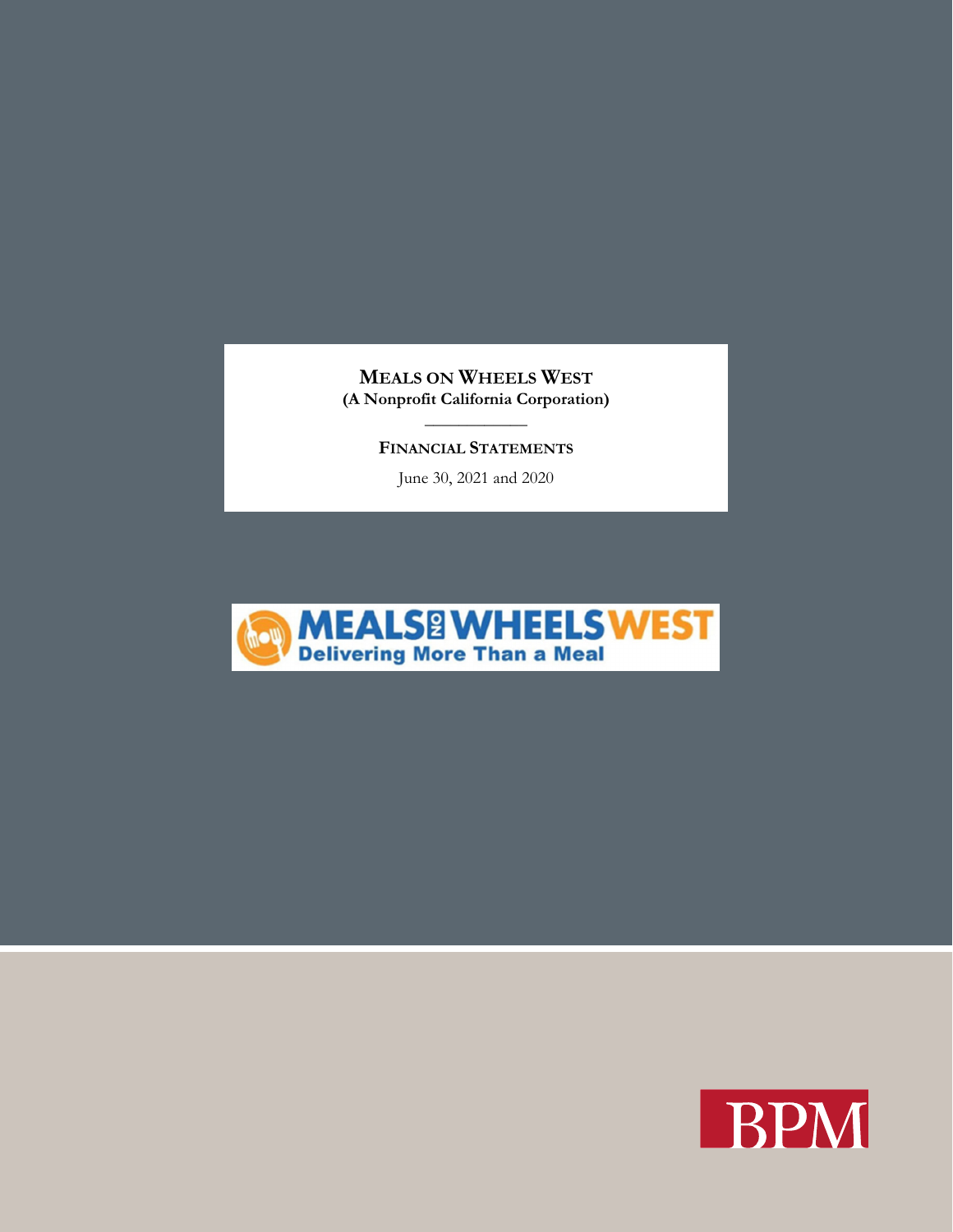## **T ABLE OF C ONTENTS**

|                                   | Page(s)        |
|-----------------------------------|----------------|
| Independent Auditors' Report      |                |
| Statements of Financial Position  | 2              |
| <b>Statements of Activities</b>   | $\mathfrak{Z}$ |
| Statements of Functional Expenses | $\overline{4}$ |
| <b>Statements of Cash Flows</b>   | 5              |
| Notes to Financial Statements     | $6 - 13$       |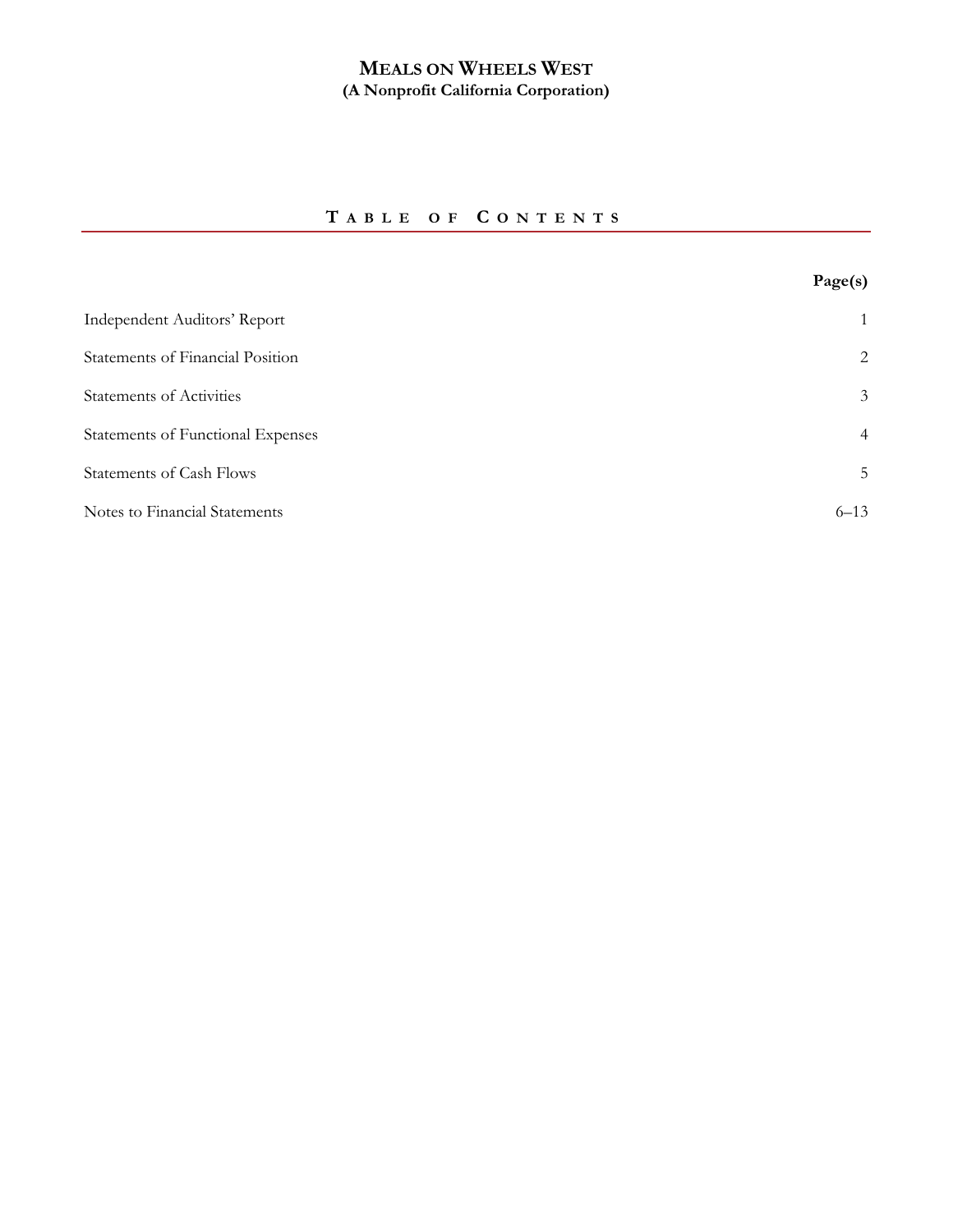

400 Oceangate, Suite 1000, Long Beach, CA 90802 **Phone** 562-495-3325 | **Fax** 562-495-3425 | bpm@bpmcpa.com

#### **INDEPENDENT AUDITORS' REPORT**

The Board of Directors Meals on Wheels West Santa Monica, California

We have audited the accompanying financial statements of Meals on Wheels West (a nonprofit California corporation), which comprise the statements of financial position as of June 30, 2021 and 2020, and the related statements of activities, functional expenses and cash flows for the years then ended, and the related notes to the financial statements.

#### **Management's Responsibility for the Financial Statements**

Management is responsible for the preparation and fair presentation of these financial statements in accordance with accounting principles generally accepted in the United States of America; this includes the design, implementation, and maintenance of internal control relevant to the preparation and fair presentation of financial statements that are free from material misstatement, whether due to fraud or error.

#### **Auditors' Responsibility**

Our responsibility is to express an opinion on these financial statements based on our audits. We conducted our audits in accordance with auditing standards generally accepted in the United States of America. Those standards require that we plan and perform the audit to obtain reasonable assurance about whether the financial statements are free from material misstatement.

An audit involves performing procedures to obtain audit evidence about the amounts and disclosures in the financial statements. The procedures selected depend on the auditors' judgment, including the assessment of the risks of material misstatement of the financial statements, whether due to fraud or error. In making those risk assessments, the auditor considers internal control relevant to the entity's preparation and fair presentation of the financial statements in order to design audit procedures that are appropriate in the circumstances, but not for the purpose of expressing an opinion on the effectiveness of the entity's internal control. Accordingly, we express no such opinion. An audit also includes evaluating the appropriateness of accounting policies used and the reasonableness of significant accounting estimates made by management, as well as evaluating the overall presentation of the financial statements.

We believe that the audit evidence we have obtained is sufficient and appropriate to provide a basis for our audit opinion.

#### **Opinion**

In our opinion, the financial statements referred to above present fairly, in all material respects, the financial position of Meals on Wheels West as of June 30, 2021 and 2020, and the changes in its net assets and its cash flows for the years then ended in accordance with accounting principles generally accepted in the United States of America.

BPM LLP

Long Beach, California March 16, 2022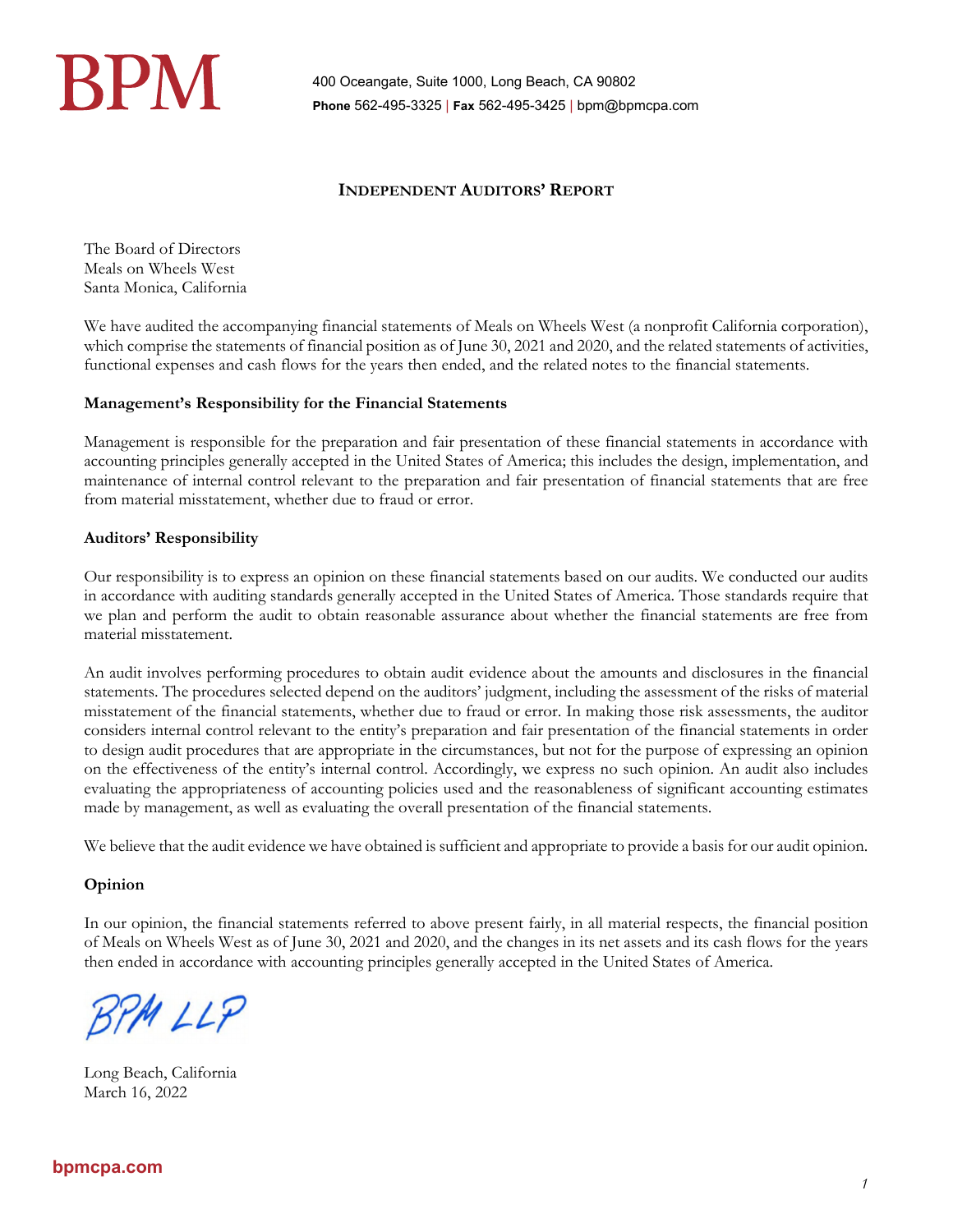### **STATEMENTS OF FINANCIAL POSITION**

As of June 30, 2021 and 2020

|                                           | 2021            | 2020            |  |
|-------------------------------------------|-----------------|-----------------|--|
| <b>ASSETS</b>                             |                 |                 |  |
| Current assets:                           |                 |                 |  |
| Cash and cash equivalents                 | \$<br>543,245   | \$<br>585,057   |  |
| Investments, at fair value                | 1,207,764       | 571,288         |  |
| Contributions receivable                  | 99,929          | 68,099          |  |
| Meal fees receivable                      | 9,189           | 12,330          |  |
| Prepaid expenses and other current assets | 47,664          | 18,373          |  |
| Total current assets                      | 1,907,791       | 1,255,147       |  |
| Property and equipment, net               | 8,281           | 8,784           |  |
| Total assets                              | 1,916,072<br>\$ | 1,263,931<br>\$ |  |
| <b>LIABILITIES AND NET ASSETS</b>         |                 |                 |  |
| Current liabilities:                      |                 |                 |  |
| Accounts payable and accrued expenses     | \$<br>78,719    | \$<br>38,946    |  |
| Note payable, PPP loan                    | 72,590          | 72,590          |  |
| Total current liabilities                 | 151,309         | 111,536         |  |
| Total liabilities                         | 151,309         | 111,536         |  |
| Commitments and contingencies             |                 |                 |  |
| Net assets:                               |                 |                 |  |
| Without donor restrictions                | 1,652,687       | 1,088,764       |  |
| With donor restrictions                   | 112,076         | 63,631          |  |
| Total net assets                          | 1,764,763       | 1,152,395       |  |
| Total liabilities and net assets          | 1,916,072<br>Ş  | 1,263,931       |  |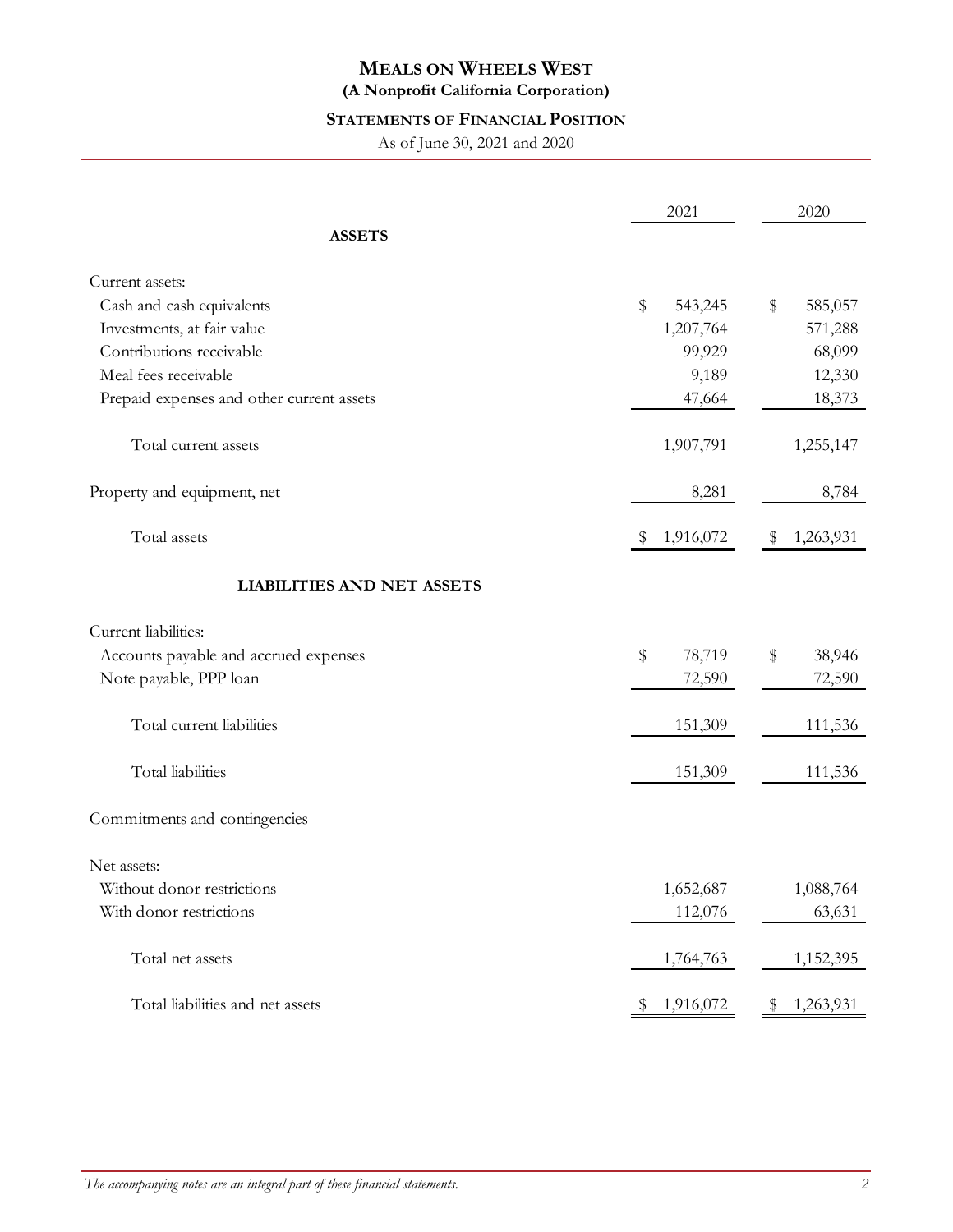### **STATEMENTS OF ACTIVITIES**

For the years ended June 30, 2021 and 2020

|                                               | 2021           |               |             | 2020            |              |             |
|-----------------------------------------------|----------------|---------------|-------------|-----------------|--------------|-------------|
|                                               | Without        |               |             | Without         |              |             |
|                                               | Donor          | With Donor    |             | Donor           | With Donor   |             |
|                                               | Restrictions   | Restrictions  | Total       | Restrictions    | Restrictions | Total       |
| Public support and revenue:                   |                |               |             |                 |              |             |
| Public support:                               |                |               |             |                 |              |             |
| Contributions                                 | \$1,325,624    | 73,958<br>\$  | \$1,399,582 | \$1,236,667     | S<br>40,000  | \$1,276,667 |
| Government grants                             | 234,576        |               | 234,576     | 184,807         |              | 184,807     |
| In-kind contributed meals                     | 60,447         |               | 60,447      | 50,188          |              | 50,188      |
| Fundraising events                            | 26,102         |               | 26,102      | 36,816          |              | 36,816      |
| Net assets released from program restrictions | 25,513         | (25, 513)     |             | 36,756          | (36, 756)    |             |
| Total public support                          | 1,672,262      | 48,445        | 1,720,707   | 1,545,234       | 3,244        | 1,548,478   |
| Revenue:                                      |                |               |             |                 |              |             |
| Meal fees                                     | 65,125         |               | 65,125      | 64,463          |              | 64,463      |
| Program service funding                       | 315,000        |               | 315,000     |                 |              |             |
| Investment income, net                        | 199,883        |               | 199,883     | 24,681          |              | 24,681      |
| Total revenue                                 | 580,008        |               | 580,008     | 89,144          |              | 89,144      |
| Total public support and revenue              | 2,252,270      | 48,445        | 2,300,715   | 1,634,378       | 3,244        | 1,637,622   |
| Expenses:                                     |                |               |             |                 |              |             |
| Program services                              | 1,389,778      |               | 1,389,778   | 1,008,646       |              | 1,008,646   |
| Management and general                        | 85,225         |               | 85,225      | 78,865          |              | 78,865      |
| Fundraising                                   | 213,344        |               | 213,344     | 195,654         |              | 195,654     |
| Total expenses                                | 1,688,347      |               | 1,688,347   | 1,283,165       |              | 1,283,165   |
| Change in net assets                          | 563,923        | 48,445        | 612,368     | 351,213         | 3,244        | 354,457     |
| Net assets, beginning of year                 | 1,088,764      | 63,631        | 1,152,395   | 737,551         | 60,387       | 797,938     |
| Net assets, end of year                       | 1,652,687<br>S | 112,076<br>\$ | \$1,764,763 | 1,088,764<br>\$ | s<br>63,631  | \$1,152,395 |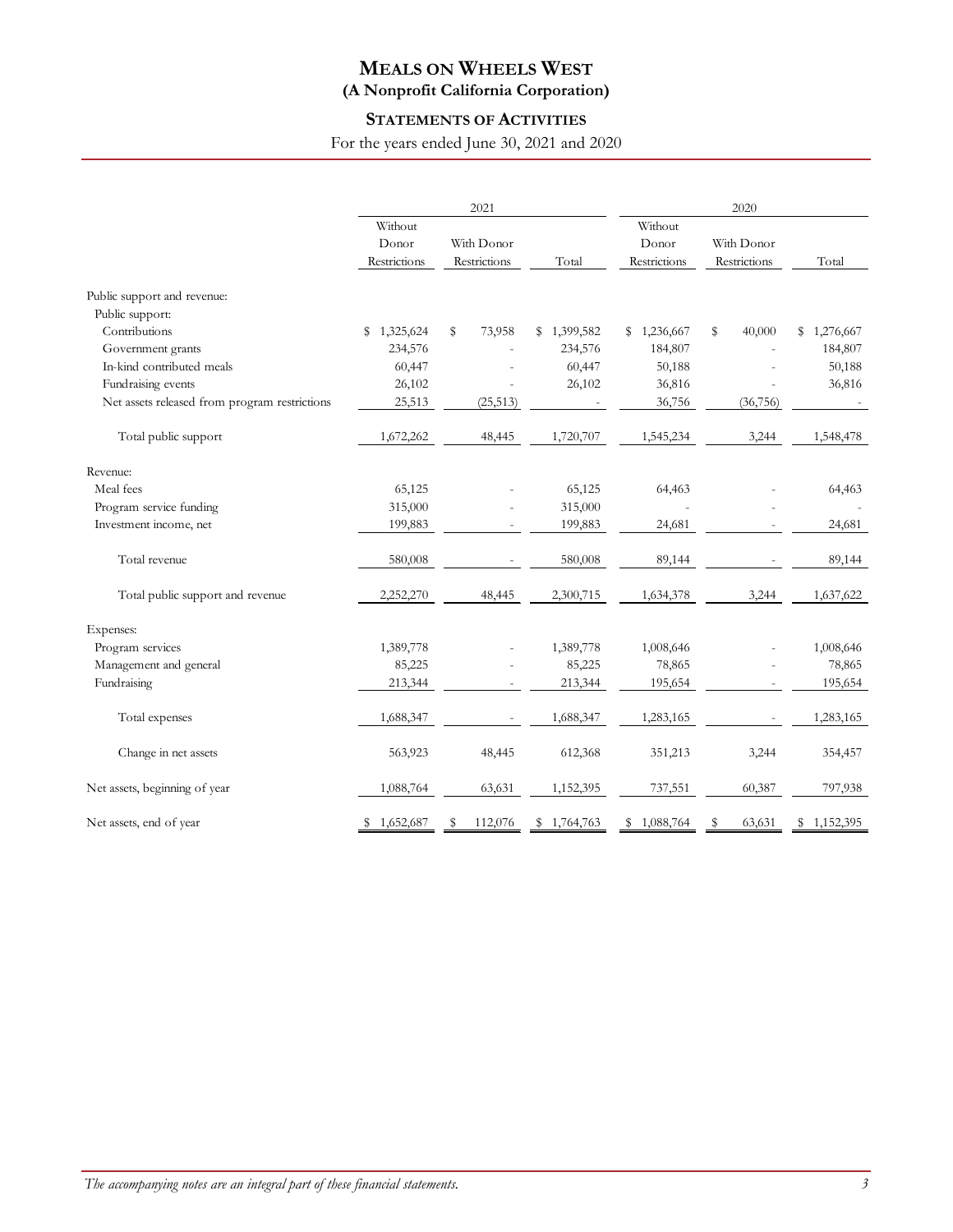#### **STATEMENTS OF FUNCTIONAL EXPENSES**

For the years ended June 30, 2021 and 2020

|                               | 2021            |              |              |                 | 2020            |              |                          |                 |
|-------------------------------|-----------------|--------------|--------------|-----------------|-----------------|--------------|--------------------------|-----------------|
|                               | Program         | Management   | Fund         |                 | Program         | Management   | Fund                     |                 |
|                               | Services        | and General  | Development  | Total           | Services        | and General  | Development              | Total           |
| Personnel expenses:           |                 |              |              |                 |                 |              |                          |                 |
| Salaries                      | \$<br>407,713   | 26,109<br>\$ | \$<br>68,115 | \$<br>501,937   | 303,538<br>\$   | \$<br>24,960 | \$<br>52,366             | 380,864<br>\$   |
| Payroll taxes                 | 33,954          | 2,174        | 5,673        | 41,801          | 24,750          | 2,035        | 4,270                    | 31,055          |
| Employee benefits             | 7,394           | 473          | 1,236        | 9,103           | 13,801          | 1,135        | 2,381                    | 17,317          |
| Total personnel expenses      | 449,061         | 28,756       | 75,024       | 552,841         | 342,089         | 28,130       | 59,017                   | 429,236         |
| Non-personnel expenses:       |                 |              |              |                 |                 |              |                          |                 |
| Meal costs                    | 717,003         |              |              | 717,003         | 540,566         |              |                          | 540,566         |
| Advertising and promotion     | 106,875         |              |              | 106,875         | 27,845          |              |                          | 27,845          |
| Direct mail                   |                 |              | 60,201       | 60,201          |                 |              | 59,074                   | 59,074          |
| Office expense                | 40,645          | 2,615        | 6,820        | 50,080          | 32,461          | 2,669        | 5,601                    | 40,731          |
| Occupancy                     | 22,353          | 22,352       |              | 44,705          | 21,824          | 21,824       | $\overline{\phantom{a}}$ | 43,648          |
| Consulting fees               |                 |              | 38,400       | 38,400          |                 |              | 38,400                   | 38,400          |
| Special events other costs    |                 |              | 31,238       | 31,238          |                 | $\sim$       | 32,124                   | 32,124          |
| Covid-19 expenses             | 27,705          |              |              | 27,705          | 20,474          | $\sim$       | $\overline{a}$           | 20,474          |
| Professional fees             | 253             | 24,288       |              | 24,541          |                 | 19,452       |                          | 19,452          |
| Insurance                     | 14,299          | 6,128        |              | 20,427          | 13,587          | 5,823        |                          | 19,410          |
| Telephone                     | 5,837           | 730          | 730          | 7,297           | 4,301           | 538          | 538                      | 5,377           |
| Depreciation and amortization | 4,107           | 263          | 686          | 5,056           | 3,057           | 251          | 528                      | 3,836           |
| Travel                        | 1,162           | 74           | 195          | 1,431           | 1,265           | 104          | 218                      | 1,587           |
| Other                         | 478             | 19           | 50           | 547             | 1,177           | 74           | 154                      | 1,405           |
| Total non-personnel expenses  | 940,717         | 56,469       | 138,320      | 1,135,506       | 666,557         | 50,735       | 136,637                  | 853,929         |
| Total expenses                | 1,389,778<br>\$ | 85,225       | 213,344      | 1,688,347<br>\$ | 1,008,646<br>\$ | 78,865<br>\$ | 195,654                  | 1,283,165<br>\$ |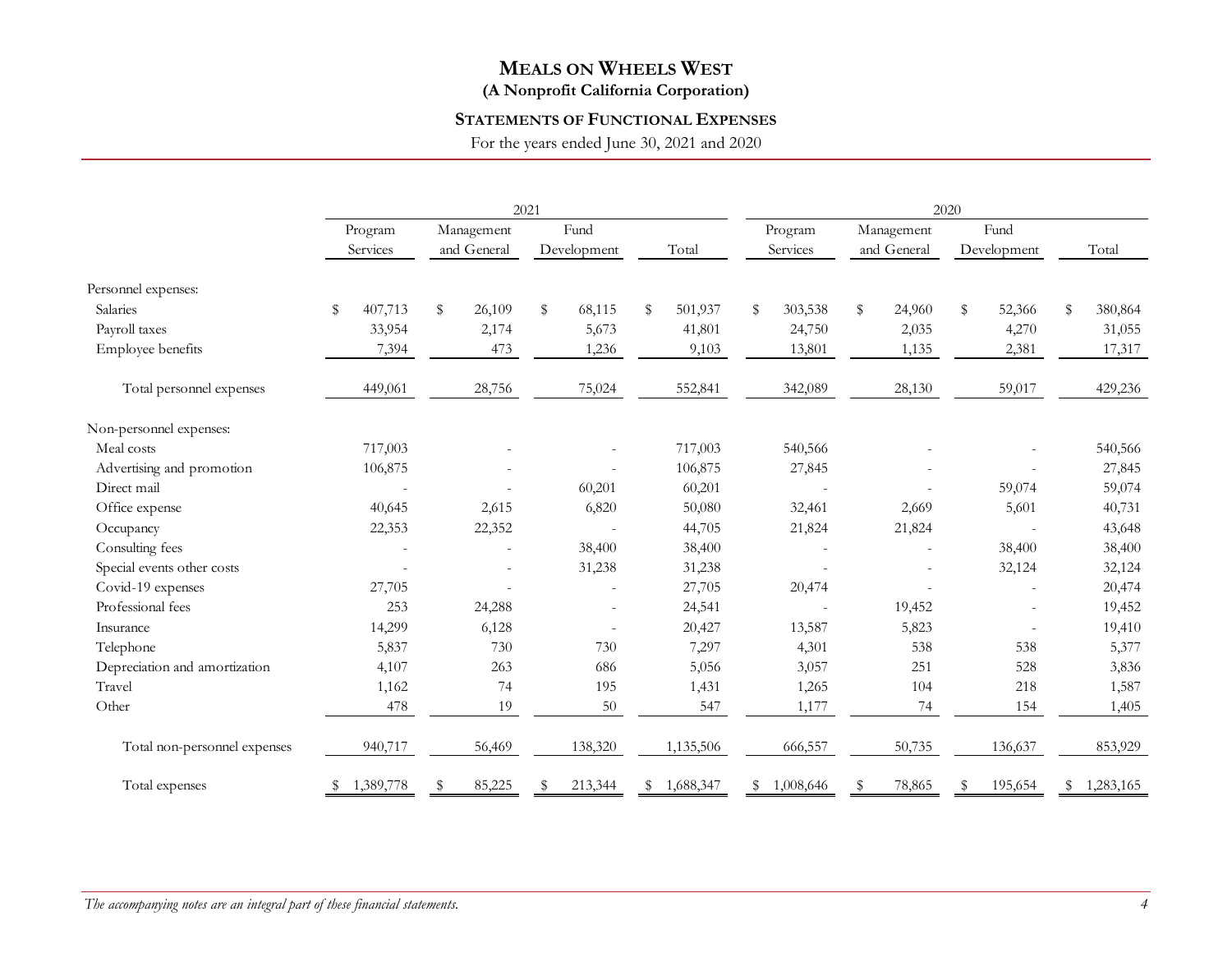### **STATEMENTS OF CASH FLOWS**

For the years ended June 30, 2021 and 2020

|                                                                       | 2021 |            | 2020 |           |
|-----------------------------------------------------------------------|------|------------|------|-----------|
| Operating activities:                                                 |      |            |      |           |
| Change in net assets                                                  | \$   | 612,368    | \$   | 354,457   |
| Adjustments to reconcile change in net assets to net cash provided by |      |            |      |           |
| operating activities:                                                 |      |            |      |           |
| Depreciation and amortization                                         |      | 503        |      | 3,836     |
| Contributions of investment securities                                |      | (17, 478)  |      |           |
| Realized and unrealized gains in fair value of investments            |      | (191, 704) |      | (24, 028) |
| (Increase) decrease in assets:                                        |      |            |      |           |
| Contributions receivable                                              |      | (31, 830)  |      | (11,210)  |
| Meal fees receivable                                                  |      | 3,141      |      | 6,781     |
| Prepaid expenses                                                      |      | (29,291)   |      | 1,055     |
| Increase (decrease) in liabilities:                                   |      |            |      |           |
| Accounts payable and accrued expenses                                 |      | 39,773     |      | (12, 459) |
| Net cash provided by operating activities                             |      | 385,482    |      | 318,432   |
| Investing activities:                                                 |      |            |      |           |
| Purchases of investments                                              |      | (427, 294) |      |           |
| Acquisition of property and equipment                                 |      |            |      | (2,800)   |
| Net cash used in investing activities                                 |      | (427, 294) |      | (2,800)   |
| Financing activities:                                                 |      |            |      |           |
| Funds received on the PPP loan                                        |      |            |      | 72,590    |
| Net cash provided by financing activities                             |      |            |      | 72,590    |
| Net change in cash and cash equivalents                               |      | (41, 812)  |      | 388,222   |
| Cash and cash equivalents, beginning of the year                      |      | 585,057    |      | 196,835   |
| Cash and cash equivalents, end of the year                            | P.   | 543,245    | P    | 585,057   |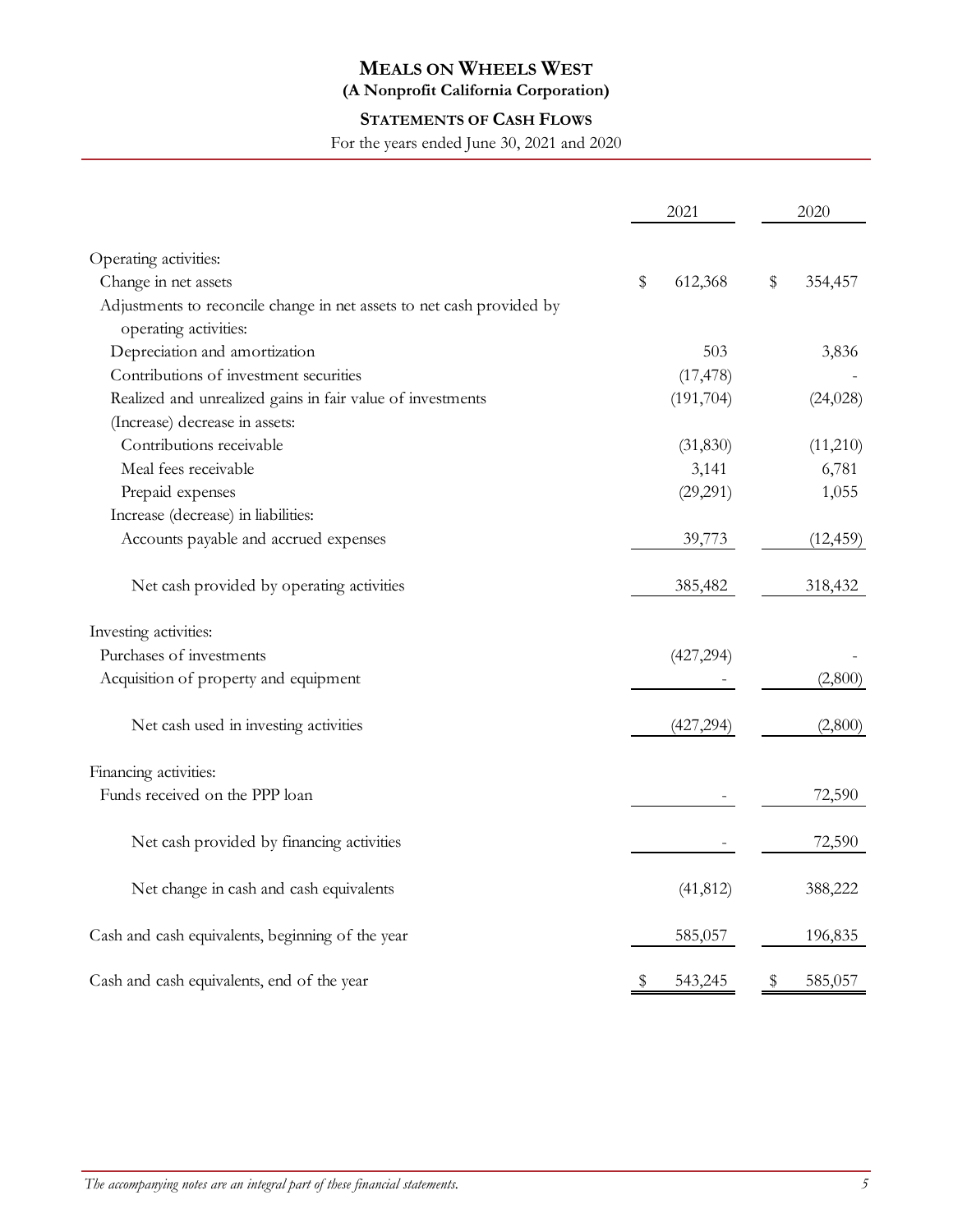#### **NOTES TO FINANCIAL STATEMENTS**

June 30, 2021 and 2020

#### **1. Purpose and Activities**

Meals on Wheels West (the "Organization") is a California nonprofit public benefit corporation formed in April 1974. The Organization's purpose is to nourish and enrich the lives of the home-bound by delivering healthy meals and services in the Santa Monica, Venice, Malibu, Pacific Palisades, and Topanga areas of Southern California.

#### **2. Summary of Significant Accounting Policies**

#### **Basis of Accounting**

The financial statements of the Organization have been prepared in accordance with accounting principles generally accepted in the United States of America ("GAAP"). The Financial Accounting Standards Board ("FASB") has established the FASB Accounting Standards Codification ("ASC") as the sole source of authoritative accounting to be applied by nongovernmental entities in preparation of financial statements in conformity with GAAP.

#### **Net Assets**

In accordance with ASC 958-205, *Not-for-Profit Entities - Presentation of Financial Statements*, the Organization's net assets, revenues, gains, expenses, and losses are classified based on the existence or absence of donor or grantorimposed restrictions. Accordingly, net assets and changes therein are classified and reported as follows:

**Net assets without donor restrictions:** Net assets available for use at the discretion of the Board of Directors (the "Board") and/or management for general operating purposes and subject to donor restrictions. From time to time, the Board designates a portion of these net assets for specific purposes which makes them unavailable for use at management's discretion.

**Net assets with donor restrictions:** Net assets subject to donor-imposed restrictions. Some donor-imposed restrictions are temporary in nature, such as those that will be met by the passage of time or other events specified by the donor. Other donor-imposed restrictions are perpetual in nature, where the donor stipulates those resources be maintained in perpetuity. Donor-imposed restrictions are released when the restriction expires, that is, when the stipulated time has elapsed, or when the stipulated purpose for which the resource was restricted has been accomplished, or both. Some net assets with donor restrictions include a stipulation that assets provided be maintained permanently (perpetual in nature) while permitting the Organization to expend the income generated by the assets in accordance with the provisions of additional donor-imposed stipulations or a Board approved spending policy.

#### **Use of Estimates**

The preparation of financial statements in conformity with accounting principles generally accepted in the United States of America requires management to make estimates and assumptions that affect the reported amounts of assets and liabilities and the disclosure of contingent assets and liabilities at the date of the financial statements and the reported amounts of revenues and expenses during the reporting period. Actual results could differ from these estimates and assumptions, and such differences may be material to the financial statements.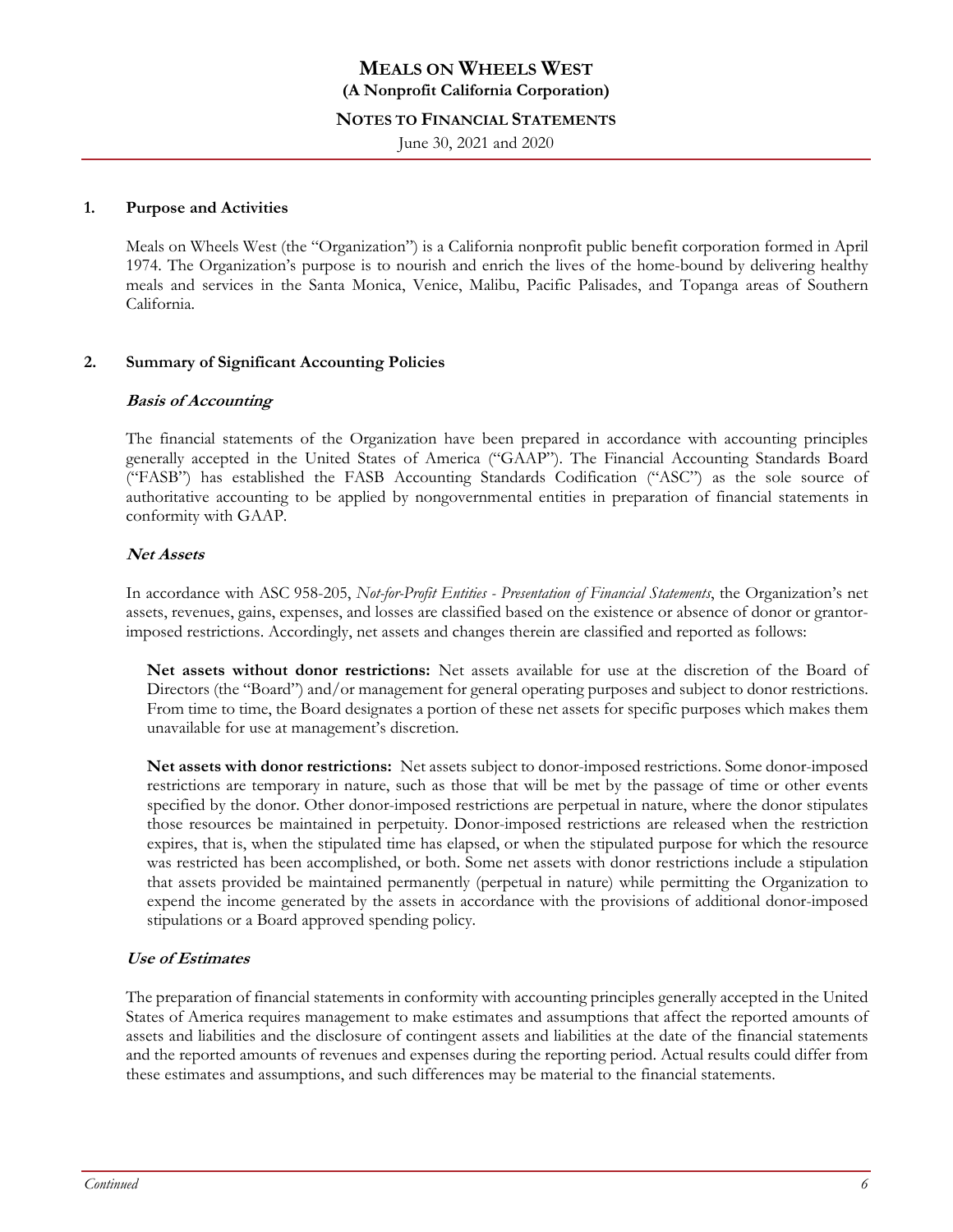#### **NOTES TO FINANCIAL STATEMENTS**

June 30, 2021 and 2020

#### **2. Summary of Significant Accounting Policies**, continued

#### **Fair Value of Financial Instruments**

The carrying amounts of financial instruments including cash and cash equivalents, contributions and meal fees receivables, accounts payable and accrued expenses approximate fair values because of the relatively short maturity of these instruments.

#### **Revenue Recognition**

Effective for fiscal year ended June 30, 2021, the Organization adopted ASC Topic 606, *Revenue from Contracts with Customers*, which provides a five-step model for recognizing and measuring revenue from contracts with customers. Pursuant to ASC Topic 606, revenue is recognized to depict the transfer of goods or services to customers at an amount that the entity expects to be entitled to in exchange for those goods or services. The adoption of ASC Topic 606 did not result in any significant changes in the way the Organization recognizes revenue. Revenue from the sale of meals is recognized at the time the meals are delivered to customers and collection is reasonably assured.

Revenues are reported as increases in net assets without donor restrictions unless use of the related asset is limited by donor-imposed restrictions. Gains and losses on investments and other assets or liabilities are reported as increases or decreases in net assets without donor restrictions unless their use is restricted by explicit donor stipulation or by law.

#### **Contributions**

In accordance with ASC 958-605, *Not-for-Profit Entities - Revenue Recognition*, unconditional promises to give are recorded as contributions based on their fair value when the underlying promises are received, based on management's estimate of the present value of future cash flows expected to be received by the Organization. Subsequent changes in these estimates are recorded as an adjustment to the allowance for uncollectible promises to give or recognized as contribution revenue.

Contributions that are restricted by the donor are reported as an increase in net assets without donor restrictions if the restriction expires in the reporting period in which the contribution is recognized. Conditional promises to give are not recognized until they become unconditional; that is, when the conditions on which they depend are substantially met. A contribution is conditional on the basis of whether an agreement includes a barrier that must be overcome and either a right of return of assets transferred or a right of release of promisor's obligation to transfer assets. When such barriers are overcome and therefore a contribution has been deemed unconditional, the Organization considers whether the contribution is restricted on the basis of the specific donor-imposed restriction.

#### **Donated Meals and Services**

The Organization records as support and revenue the value of donated food at its estimated fair value at the time of receipt. Donated services are only recognized as support and revenue if they require specialized skills and would typically need to be purchased by the Organization, if not provided by donation. Accordingly, pursuant to GAAP, no amounts have been reported in the financial statements for the value of donated services to the Organization as they do not meet the criteria for recognition. Nevertheless, a substantial number of volunteers donated significant amounts of time performing meal deliveries for the Organization.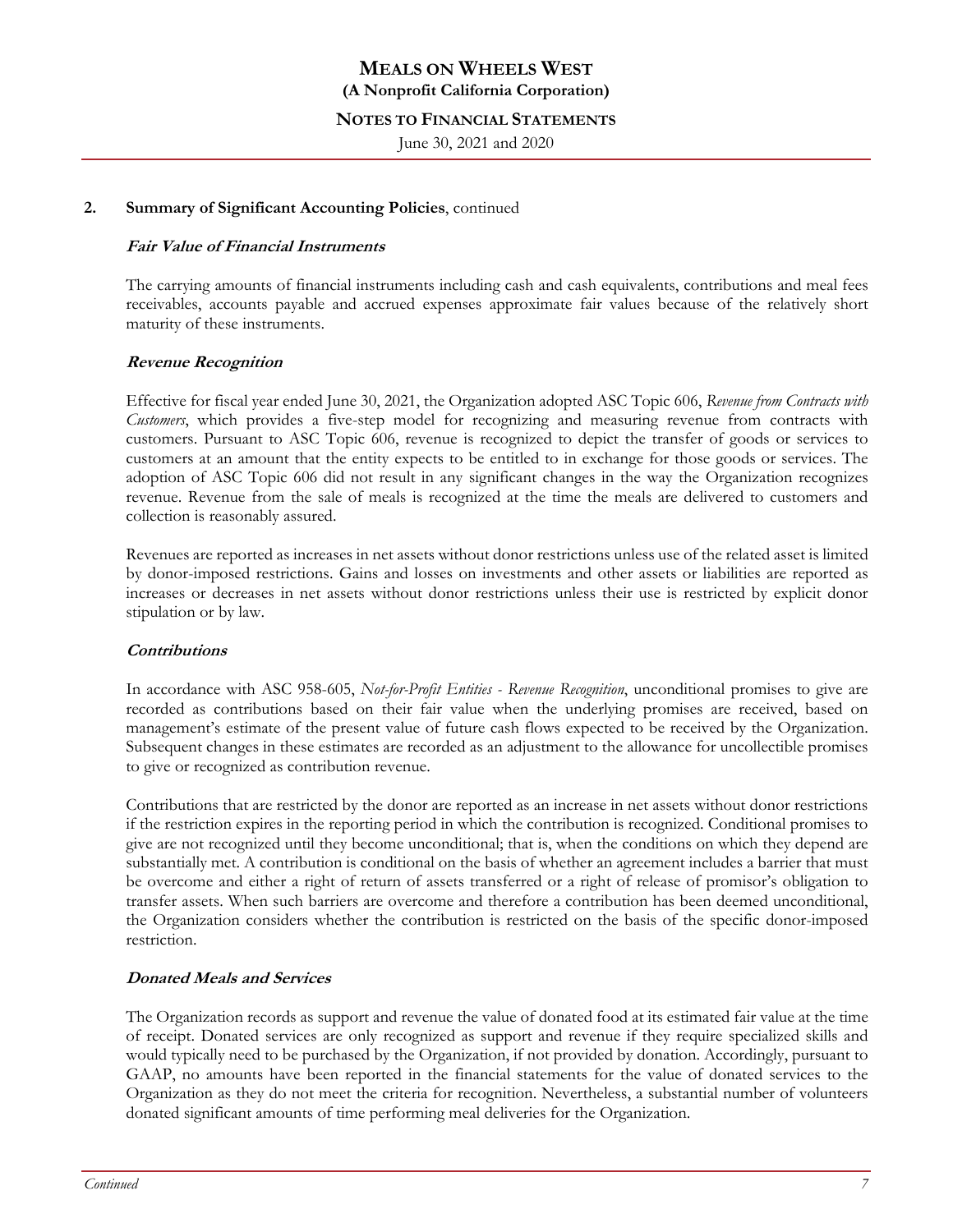#### **NOTES TO FINANCIAL STATEMENTS**

June 30, 2021 and 2020

#### **2. Summary of Significant Accounting Policies**, continued

#### **Cash and Cash Equivalents**

For purposes of the statement of financial position and the statement of cash flows, the Organization considers all highly liquid investments purchased with an initial maturity of three months or less at the date of purchase to be cash equivalents.

#### **Investments and Fair Value**

The Organization has an undivided interest in a pool of marketable debt and equity securities that is managed by an outside custodian. This pool of marketable debt and equity securities is stated at fair value based on quoted market prices within active markets.

Purchases and sales of investments are recorded on a trade-date basis. Interest and dividend income are recorded when earned. Realized gains and losses are recorded as the difference between historical cost and fair value when an investment is sold. Unrealized gains and losses are recorded for the change in the fair value of investments. All gains and investment income are without donor restrictions.

The Organization applies FASB ASC 820, *Fair Value Measurements and Disclosures*, which defines fair value, establishes a framework for measuring fair value, and requires certain disclosures about fair value measurements.

The standard describes three levels of inputs that may be used to measure fair value:

*Level 1* – Quoted prices in active markets for identical assets or liabilities.

*Level 2* – Observable inputs other than Level 1 prices, such as quoted prices for similar assets and liabilities, quoted prices in inactive markets, or other inputs that are observable or can be corroborated by observable market data for substantially the full term of the assets or liabilities.

*Level 3* – Unobservable inputs that are supported by little or no market activity and that are significant to the fair value of the assets or liabilities.

Valuation techniques used in fair value measurements need to maximize the use of observable inputs and minimize the use of unobservable inputs. A valuation method may produce a fair value measurement that may not be indicative of net realizable value or reflective of future fair values. Furthermore, although the Organization believes its valuation methods are appropriate and consistent with those used by other market participants, the use of different methodologies or assumptions could result in different fair value measurements at the reporting date. There have been no changes in the methodologies used during the years ending June 30, 2021 and 2020.

#### **Contributions Receivable**

Contributions receivable are stated at net realizable value. Management believes that all outstanding contributions and other receivables are fully collectible based on their existing terms and due within one year. Accordingly, an allowance for doubtful accounts has not been recorded.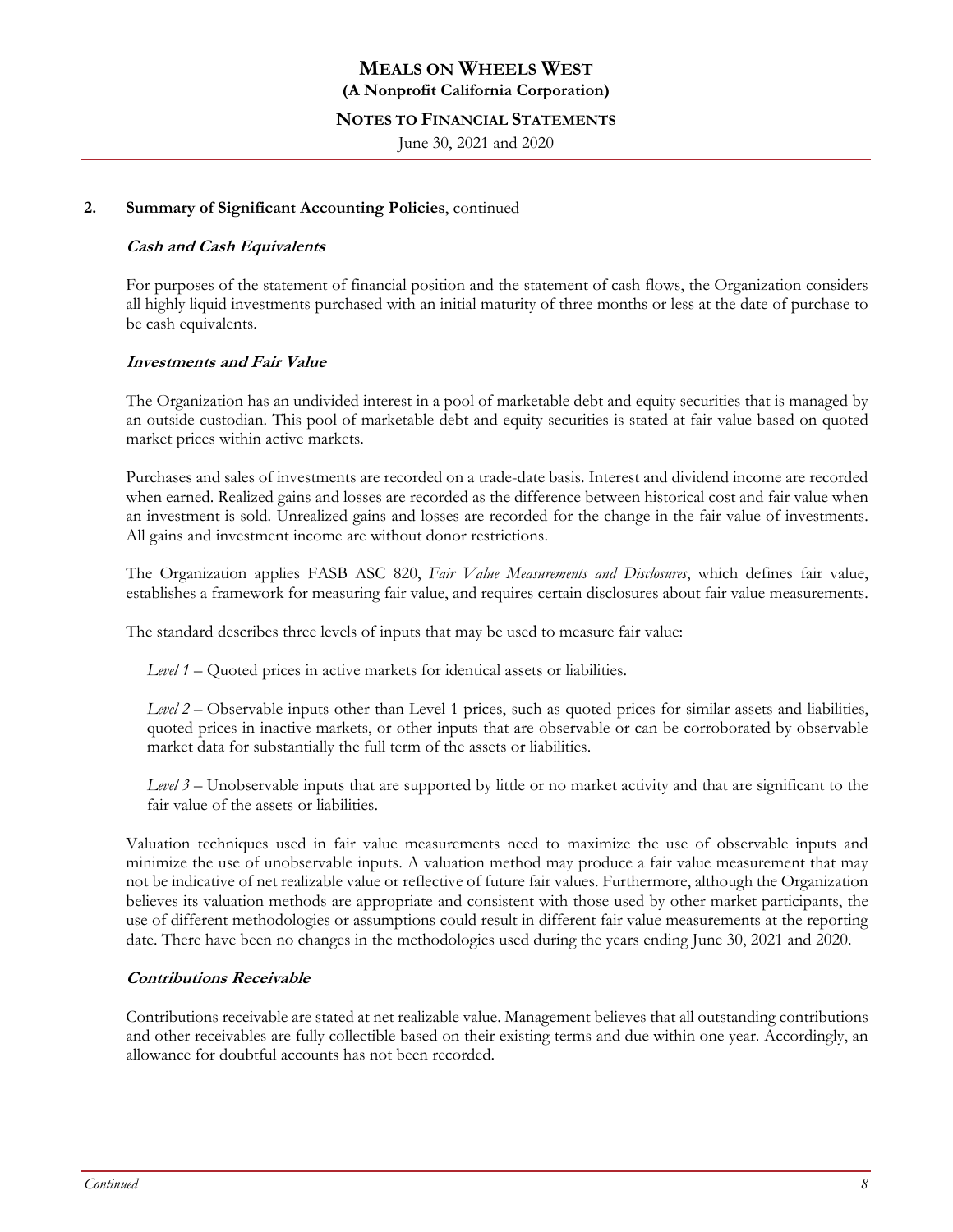#### **NOTES TO FINANCIAL STATEMENTS**

June 30, 2021 and 2020

#### **2. Summary of Significant Accounting Policies**, continued

#### **Property and Equipment**

The Organization capitalizes all expenditures for property and equipment in excess of \$1,000. Property and equipment are stated at cost if purchased, and at fair value if donated to the Organization. Property and equipment is depreciated using the straight-line method over the estimated useful lives of assets, ranging from three to five years. Leasehold improvements are amortized using the straight-line method over the shorter of the estimated useful life of the respective asset or the life of the lease.

#### **Income Taxes**

Meals on Wheels West is exempt from federal income taxes under Section  $501(c)(3)$  of the Internal Revenue Code and is exempt from California state franchise taxes under Section 23701(d) of the California Revenue and Taxation Code. Unrelated business income, as defined by Section 509(a)(1) of the Internal Revenue Code, is subject to federal income tax. However, the Organization does not believe that during the years ended June 30, 2021 and 2020, it had any net unrelated business income and accordingly, no provision for income taxes has been recorded in the accompanying financial statements.

The Organization follows the guidance of FASB ASC 740, *Accounting for Income Taxes*, related to uncertainties in income taxes, which prescribes a threshold of more likely than not for recognition and derecognition of tax positions taken or expected to be taken in a tax return. The Organization has determined that there are no material uncertain tax positions that require recognition or disclosure in the financial statements.

#### **Concentration of Credit Risk**

Financial instruments that potentially subject the Organization to concentrations of credit risk consist principally of cash, cash equivalents, investments and receivables. The Organization's investment policy is intended to limit its exposure to credit risk. The Organization maintains its cash balances in the form of bank demand deposits and money market accounts with major financial institutions, including securities brokerage firms, which management has determined to be credit worthy. At times, the Organization maintains bank balances in excess federally insured limits. The Organization has no significant financial instruments with off-balance sheet risk of accounting loss.

#### **Functional Expense Allocations**

The costs of providing programs and supporting services have been summarized on a functional basis in the statement of activities. The statement of functional expenses presents expenses by function and natural classification. Expenses directly attributable to a specific functional area are reported as expenses of those functional areas while indirect costs that benefit multiple functional areas have been allocated. Natural expenses attributable to more than one functional expense category are allocated using a time and effort cost allocation technique.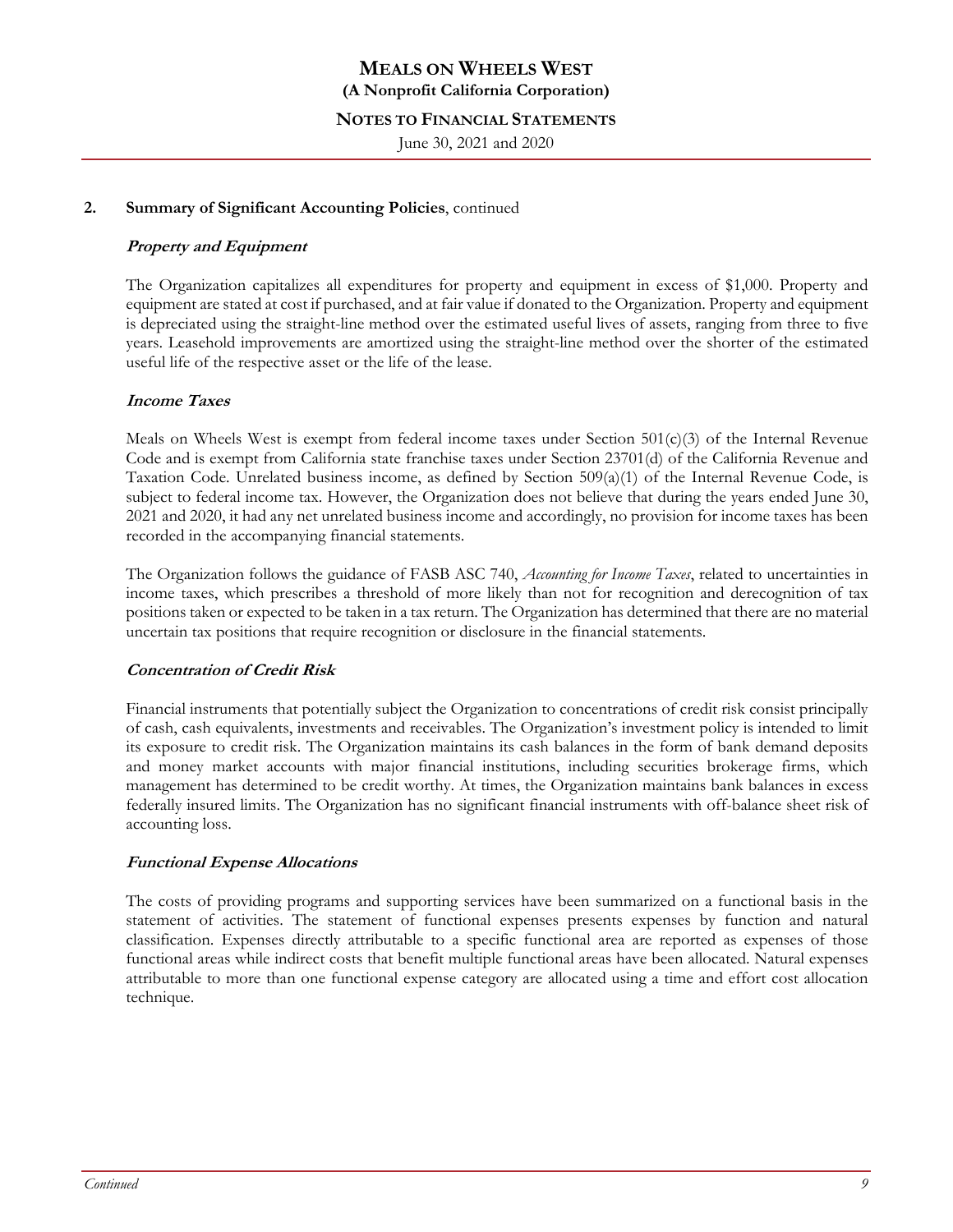#### **NOTES TO FINANCIAL STATEMENTS**

June 30, 2021 and 2020

#### **2. Summary of Significant Accounting Policies**, continued

#### **New Accounting Standards Not Yet Adopted**

In February 2016, the FASB issued Accounting Standards Update ("ASU") 2016-02, *Leases (Topic 842)*, to improve financial reporting of leasing transactions. The ASU will affect all entities that lease assets such as real estate, transportation vehicles, and equipment. Under the new guidance, a lessee will be required to report an intangible asset and corresponding liability for any lease obligations with lease terms of more than 12 months. ASU 2016-02 requires a lessee to recognize, measure, and present the expenses and cash flows arising from a lease transaction based on its classification as a finance or operating lease. Furthermore, ASU 2016-02 requires both operating and finance leases to be reported on the balance sheet as a lease obligation. ASU 2016-02 will take effect for fiscal years beginning after December 15, 2021 with early adoption permitted. Management is currently evaluating the impact of the pending adoption of ASU 2016-02 on these financial statements.

In September 2020, the FASB issued ASU No. 2020-07, *Not-for-Profit Entities (Topic 958) Presentation and Disclosure by Not-for-Profit Entities for Contributed Nonfinancial Assets*, to improve financial reporting by providing new presentation and disclosure requirements about contributed nonfinancial assets, including additional disclosure requirements for recognized contributed services. ASU No. 2020-07 is required to be applied retrospectively for annual periods beginning after June 15, 2021 and interim periods within fiscal years beginning after June 15, 2022 with early adoption permitted. Management is currently evaluating the impact of the pending adoption of ASU 2020-07 on these financial statements.

#### **3. Liquidity and Availability of Financial Assets**

The following summarizes the Organization's financial assets as of the balance sheet date, reduced by amounts not available for general use because of contractual or donor-imposed purpose restrictions within one year of the balance sheet date. Financial assets available for general expenditure, that is, without donor or other restrictions limiting their use, within one year of the balance sheet dates, are comprised of the following for the year ended June 30:

|                                                  |   | 2021      | 2020 |           |  |
|--------------------------------------------------|---|-----------|------|-----------|--|
| Financial assets:                                |   |           |      |           |  |
| Cash and cash equivalents                        | S | 543,245   | S    | 585,057   |  |
| Grants and meal fees receivable                  |   | 109,118   |      | 80,429    |  |
| Investments, at fair value                       |   | 1,207,764 |      | 571,288   |  |
| Total financial assets available to meet general |   |           |      |           |  |
| expenditures over the next twelve months         |   | 1,860,127 |      | 1,236,774 |  |

At June 30, 2021 and 2020, the Organization had \$1,895,127 and \$1,236,774, respectively, of financial assets available within one year of the balance sheet date to meet cash needs for general expenditures.

As part of the Organization's liquidity management, it has a policy to structure its financial assets to be available as its general expenditures, liabilities, and other obligations come due. The Organization reviews its funding levels on an on-going basis to ensure they are adequate to meet its obligations.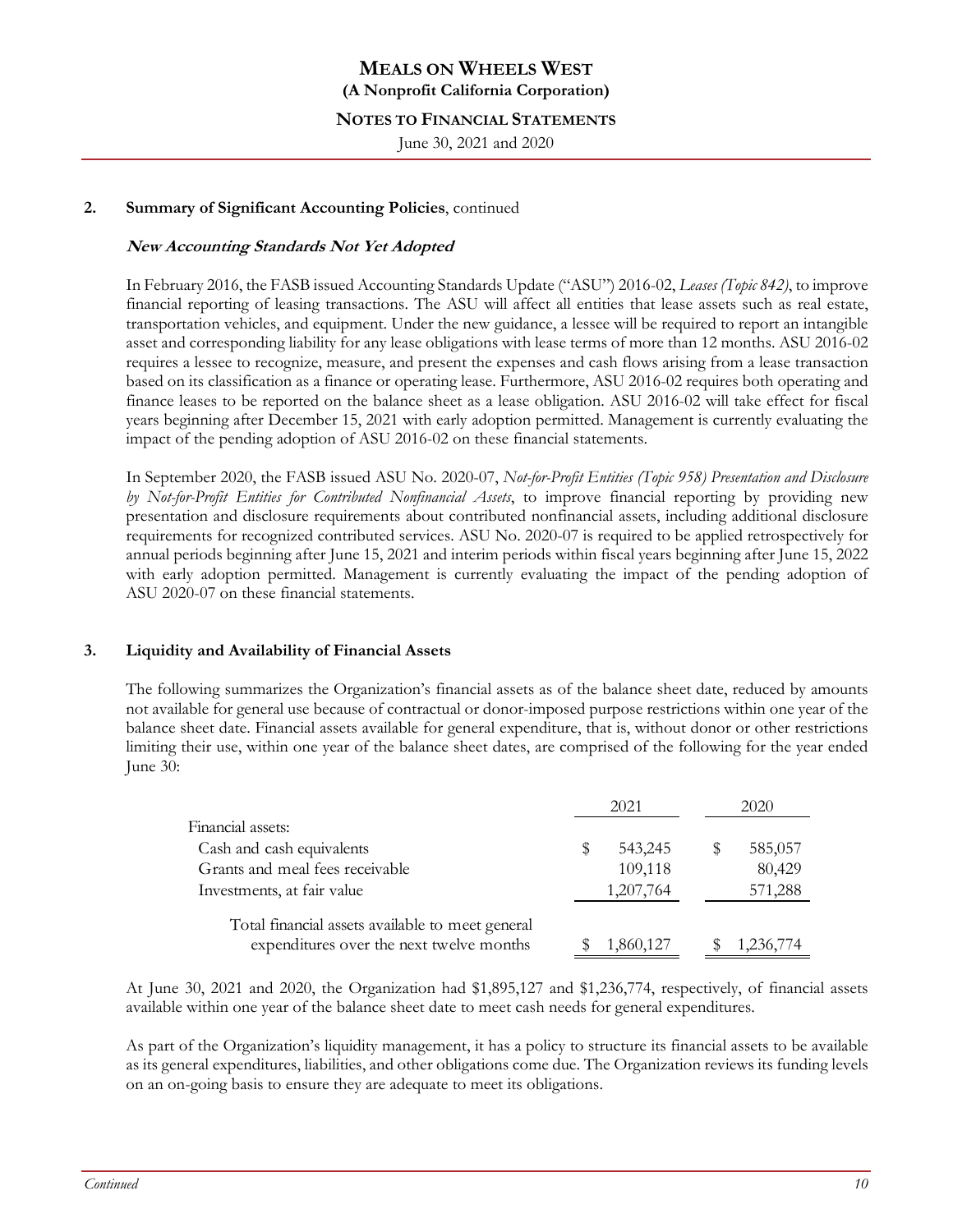#### **NOTES TO FINANCIAL STATEMENTS**

June 30, 2021 and 2020

#### **4. Investments**

Investments in an undivided pool of marketable debt and equity securities at fair value consisted of the following at June 30, 2021 and 2020:

|                          | June 30, 2021            |    |         |               |         |    |                    |
|--------------------------|--------------------------|----|---------|---------------|---------|----|--------------------|
|                          | Level 1                  |    | Level 2 |               | Level 3 |    | Total              |
| Fixed income<br>Equities | \$<br>450,511<br>757,253 | \$ |         | \$            |         | \$ | 450,511<br>757,253 |
| Total                    | 1,207,764                | \$ |         | \$            |         | \$ | 1,207,764          |
|                          |                          |    |         | June 30, 2020 |         |    |                    |
|                          | Level 1                  |    | Level 2 | Level 3       |         |    | Total              |
| Fixed income<br>Equities | \$<br>216,717<br>354,571 | \$ |         | \$            |         | \$ | 216,717<br>354,571 |
| Total                    | \$<br>571,288            | \$ |         | \$            |         | \$ | 571,288            |

Investment and other income, net of investment management fees consist of the following at June 30, 2021 and 2020:

|                        | 2021 |          | 2020 |          |
|------------------------|------|----------|------|----------|
| Unrealized gain        |      | 129,796  | S    | 2,357    |
| Interest and dividends |      | 18,898   |      | 13,476   |
| Realized gain          |      | 61,908   |      | 15,281   |
| Investment fees        |      | (10,719) |      | (6, 433) |
| Investment income, net |      | 199,883  |      | 24,681   |

#### **5. Property and Equipment**

As of June 30, 2021 and 2020, property and equipment consisted of the following:

|                                                          |   | 2021               |   | 2020               |  |
|----------------------------------------------------------|---|--------------------|---|--------------------|--|
| Office furniture and equipment<br>Leasehold improvements | S | 39,827<br>4,808    | S | 35,274<br>4,808    |  |
| Subtotal<br>Less: accumulated depreciation               |   | 44,635<br>(36,354) |   | 40,082<br>(31,298) |  |
| Property and equipment, net                              |   | 8,281              |   | 8,784              |  |

Depreciation and amortization expense totaled \$5,056 and \$3,836 for the years ended June 30, 2021 and 2020, respectively.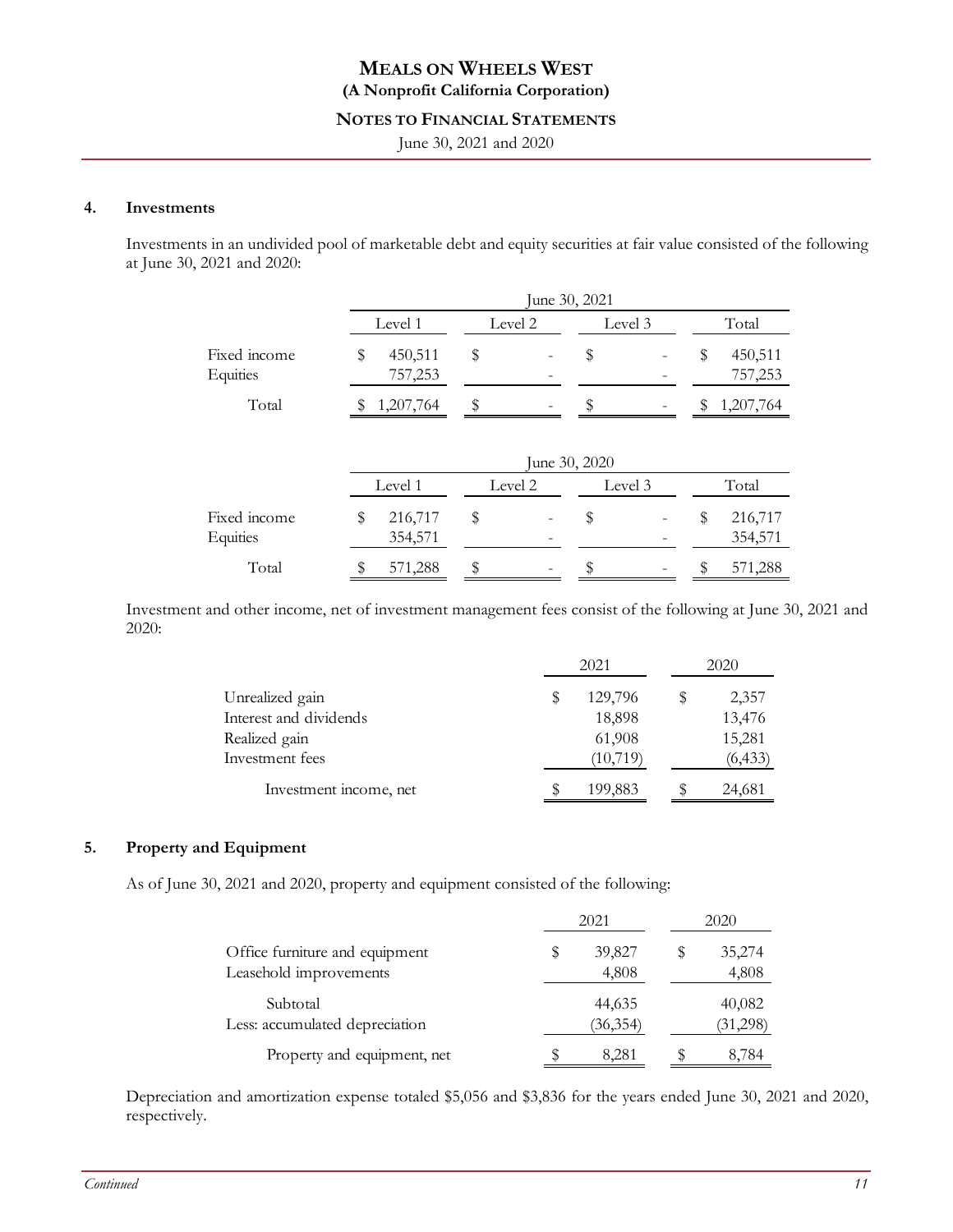**NOTES TO FINANCIAL STATEMENTS**

June 30, 2021 and 2020

#### **6. Paycheck Protection Program Loan**

In April 2020, the Organization borrowed \$72,590 under the Paycheck Protection Program ("PPP") loan program administered by the Small Business Administration ("SBA"). Under the terms of the CARES Act, PPP loan recipients can apply for, and the SBA can grant forgiveness of all or a portion of loans made under the PPP if the recipients use the PPP loan proceeds for eligible purposes, as set forth in the CARES Act. Subsequent to June 30, 2021, the Organization applied for and received \$72,590 in PPP loan forgiveness in August 2021, in accordance with the terms of the CARES Act.

#### **7. Net Assets with Donor Restrictions**

Net assets with donor restrictions were available for the following purposes at June 30, 2021 and 2020:

|                                                | 2021 |         |    | 2020   |
|------------------------------------------------|------|---------|----|--------|
| Subject to expenditure for specified purposes: |      |         |    |        |
| Community Connections: Health & Wellness       | S    | 67,083  | \$ |        |
| Pet Program                                    |      | 38,118  |    | 48,214 |
| Senior Nutrition Program                       |      | 6,875   |    |        |
| Veterans Program                               |      |         |    | 15,417 |
| Total net assets with donor restrictions       |      | 112,076 | S  | 63,631 |

Net assets released from donor restrictions by incurring expenses satisfying the restricted purpose or by occurrence of the passage of time or other events specified by donors during the years ended June 30, 2021 and 2020 were as follows:

|                                                                       | 2021                   |  | 2020             |
|-----------------------------------------------------------------------|------------------------|--|------------------|
| Purpose restrictions accomplished:<br>Pet Program<br>Veterans Program | \$<br>10,096<br>15,417 |  | 10,857<br>25,899 |
| Total                                                                 | 25,513                 |  | 36,756           |

#### **8. Commitments and Contingencies**

#### **Commitments**

The Organization leases office space in Santa Monica, California, under a non-cancellable operating lease. On May 8, 2020, the Organization extended the terms of the lease for an additional five years running through October 31, 2025.